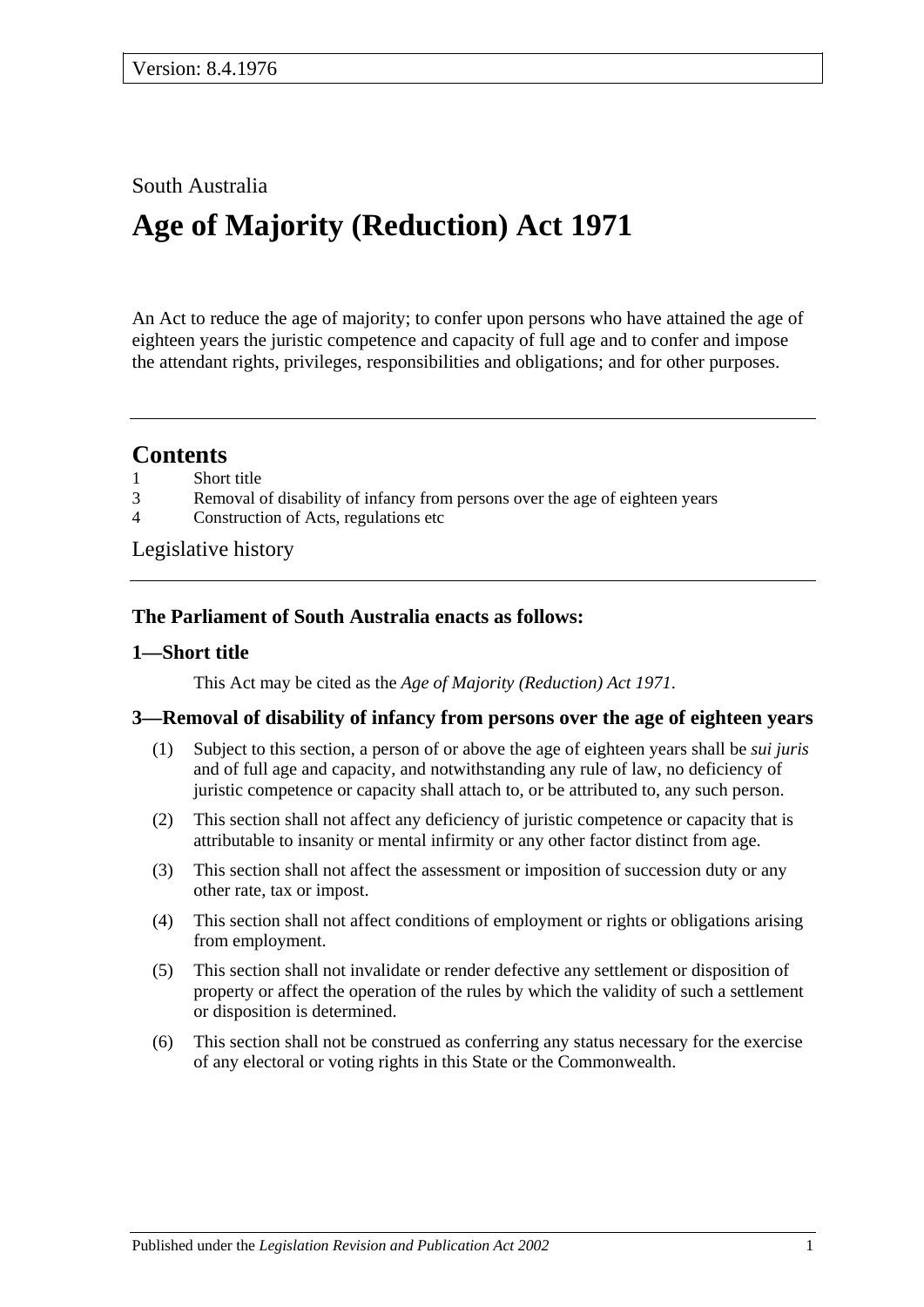- (7) Where a beneficiary under a will or instrument of trust, who is *sui juris*, is by law entitled (either individually or in concert with other persons) to require the disposition of property subject to a trust before the time fixed under the provisions of the trust, that right shall be exercisable by a person who has not attained the age of twenty-one years only in respect of a will or instrument of trust that becomes operative after the commencement of this Act.
- (8) Where a person died intestate before the commencement of this Act, the administrator of the estate of the intestate shall not be obliged to distribute any portion of the estate to any person entitled to participate in the distribution before that person has attained the age of twenty-one years.
- (9) The majority of a person who is between the age of eighteen years and twenty-one years at the commencement of this Act, and who becomes *sui juris* by virtue of this Act, shall date from the commencement of this Act.

#### <span id="page-1-0"></span>**4—Construction of Acts, regulations etc**

- (2) The provisions of any Act of the Parliament of the United Kingdom that applies in this State shall be construed as if they were so far modified as is necessary to give effect to the provisions of this Act.
- (3) The provisions of any proclamation, regulation, by-law, rule or statutory instrument shall be construed as if they were so far modified as is necessary to give effect to the provisions of this Act.
- (4) The expressions "majority", "full age", "*sui juris*", "minor", "minority", "infant", "infancy", "nonage" and any other similar expressions in any Act, proclamation, regulation, by-law, rule or statutory instrument, whether passed, promulgated or made before or after the commencement of this Act, shall be construed, unless the contrary intention appears, in accordance with the provisions of this Act.
- (5) This section shall not affect the construction of—
	- (a) any industrial award, order, determination or agreement; or
	- (b) any instrument made or entered into pursuant to any Act that prescribes wages and other conditions of or relating to apprenticeship.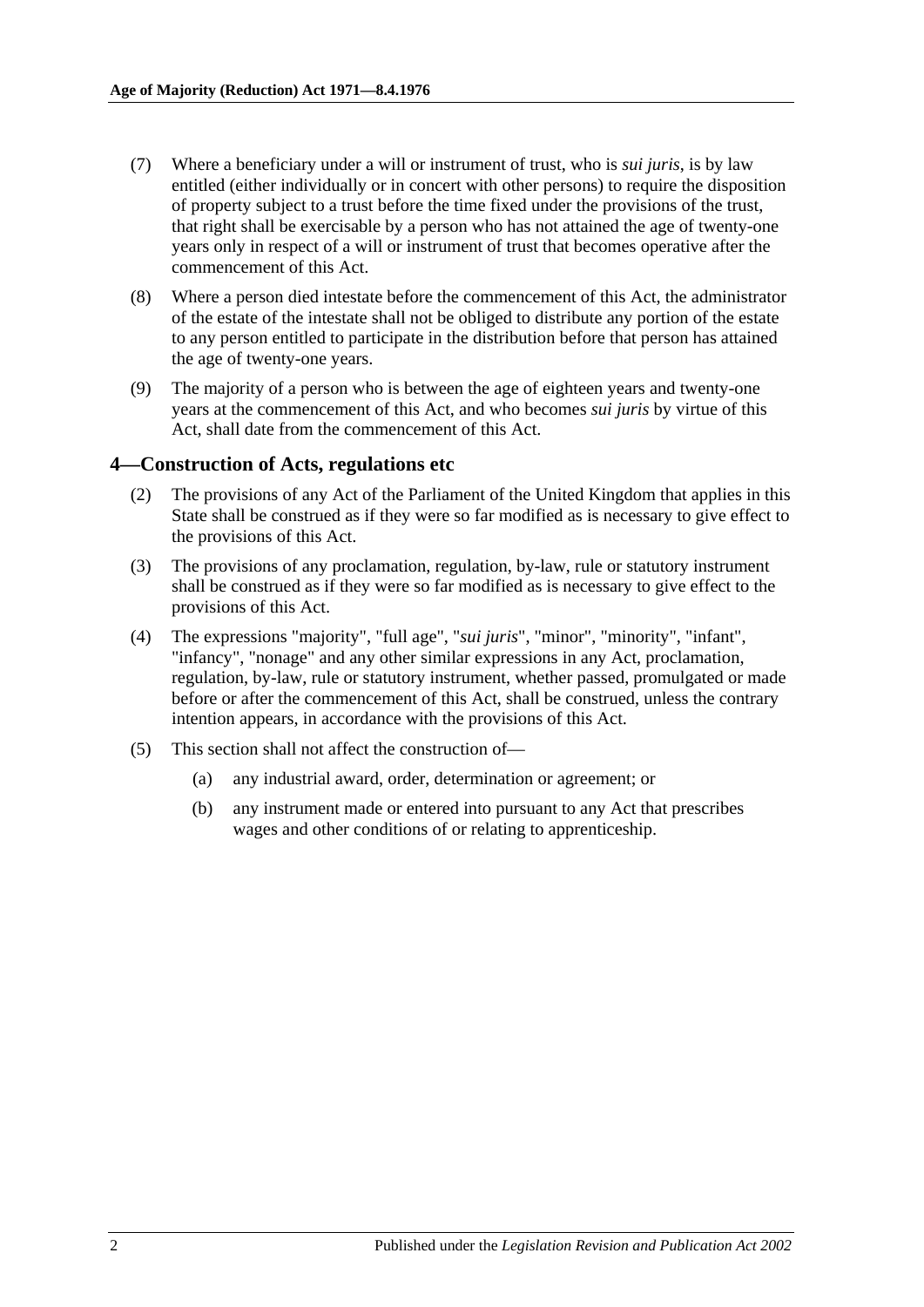## <span id="page-2-0"></span>**Legislative history**

## **Notes**

• For further information relating to the Act and subordinate legislation made under the Act see the Index of South Australian Statutes or www.legislation.sa.gov.au.

## **Legislation amended by principal Act**

The *Age of Majority (Reduction) Act 1971* amended the following: *Administration and Probate Act 1919 Adoption of Children Act 1966 Agricultural Graduates Land Settlement Act 1922 Alcohol and Drug Addicts (Treatment) Act 1961 Apprentices Act 1950 Architects Act 1939 Ballot Act 1862 Builders Licensing Act 1967 Criminal Law Consolidation Act 1935 Crown Lands Act 1929 Emergency Medical Treatment of Children Act 1960 Friendly Societies Act 1919 Health Act 1935 Hospitals Act 1934 Housing Improvement Act 1940 Industrial and Provident Societies Act 1923 Industrial Code 1967 Law of Property Act 1936 Licensing Act 1967 Long Service Leave Act 1967 Lottery and Gaming Act 1936 Motor Vehicles Act 1959 Opticians Act 1920 Pharmacy Act 1935 Renmark Irrigation Trust Act 1936*